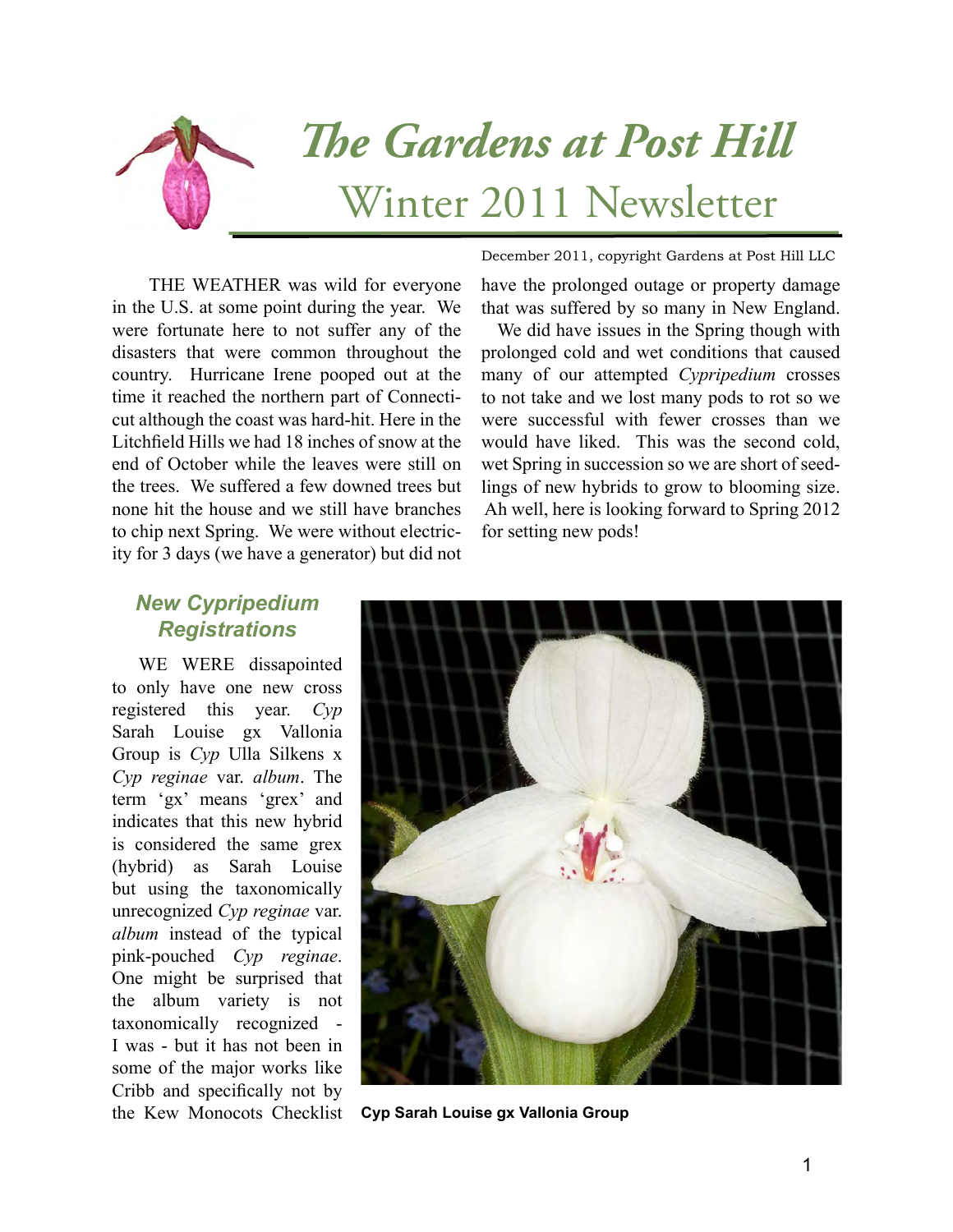or the RHS Subcommittee on Orchid Hybrid Registration (AsCOHR). In the past, Cypripedium hybrid registration has been given wide latitude, e.g. there are five *Cyp macranthos* varieties (few if any recognized taxonomically) which could be used for registration of new hybrids. This has not been the case for most orchid genera and the popularity of Cyp's and the explosion in registrations is catching up to us in terms of a move to bring us into common ground with other genera. Julian Shaw, the RHS registrar, patiently talked me through the thinking on the subject. We chose Vallonia as a Swedish name with the connotations 'power and peace' to complement the parental Ulla which in Swedish has the connotation of 'powerful.' Vallonia certainly has a beautiful flower.

## *Which are the Easiest Cypripedium for a New Gardener?*

 WE ARE often asked by gardeners who would like to try their first Cypripedium which are the easiest. We have compiled a list of those Cyps we find easiest. While we were at it, we also listed those most difficult for us - some of these are difficult for nearly everyone who tries them and some are difficult to grow in Connecticut (because it is too hot in the summer).

 The very easiest Cyps we have grown include the species *Cyp reginae* and *parviflorum*. *Cyp reginae* is usually tolerant of too many hours of sunlight (after it has become established) and *Cyp parviflorum* - each of the varieties *parviflorum, pubescens and makasin* - tolerates deep shade and some forms even tolerate a good bit of sun. Amongst hybrids, several are quite easy. Perhaps easiest is the Gisela/Maria group, which grow rapidly and look great no matter the conditions. It is possible that Lothar Pinkepank is just as easy we are gulity of keeping a specimen in far too sunny a location and it keeps flowering nicely for us.

 Amongst hybrids, Favillianum is as tolerant of conditions as *reginae*. It grows in shade or several hours of sun each day. Aki, Michael, Sabine and Ulla Silkens are also very easy, although they should not be placed in excessive sun.

*Cyp japonicum* is placed between Very Easy and



**Cyp Gisela**

**Ease of Culture of Cypripediums**

| <b>Very Easy</b>                       |
|----------------------------------------|
| reginae                                |
| parviflorum                            |
| Aki                                    |
| Favillianum                            |
| Gisela/Maria                           |
| <b>GPH Anna Marie</b>                  |
| <b>GPH Memoria Charles</b><br>Frail Jr |
| Inge                                   |
| Lothar Pinkepank                       |
| Michael                                |
| Sabine                                 |
| <b>Ulla Silkens</b>                    |
| japonicum                              |
| <b>Fairly Easy</b>                     |
| andrewsii                              |
| candidum                               |
| kentuckiense<br>Hank Small             |
| Lucy Pinkepank                         |
| Philipp                                |
| formosanum                             |
| macranthos                             |
| <b>Difficult (for New England)</b>     |
| acaule                                 |
| flavum                                 |
| franchetti                             |
|                                        |
| henryi                                 |
| lichiangense                           |
| montanum                               |
| tibeticum                              |
| Peter                                  |
| Sebastian                              |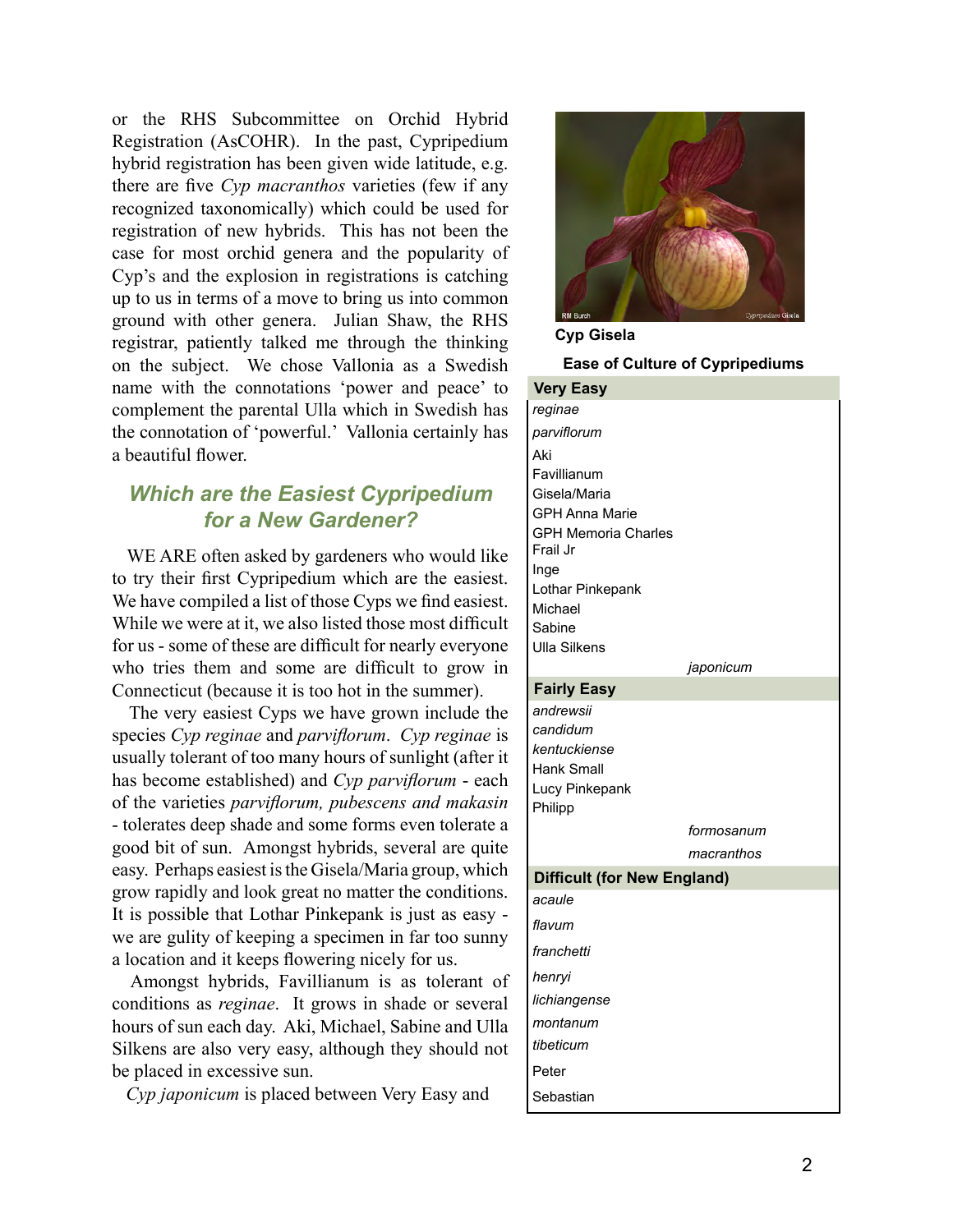



**Cyp Lothar Pinkepank**

**Cyp GPH Memoria Charles Frail Jr**

Fairly Easy because many specimens can be troublesome whereas others can be placed in highly organic mulch and rapidly expand to fill all available space.

 Fairly Easy Cyp's are those that do very well if their conditions are met. Cyp's *andrewsii* and *candidum* need three-four hours of sun each day and plenty of calcium - we lime each Fall. *Cyp kentuckiense* likes a very sandy medium - our best ones grow in 100% yellowish Quikcrete playbox sand - *do not* use highly alkaline white playbox sand. Philipp and Lucy Pinkepank, due to their parent *kentuckiense*, like a sandy medium. Hank Small is much like its *parviflorum* parent in habit but needs to kept very well drained and in bright shade, but not more than two hours of sun (like its *henryi* parent).

 Between Fairly Easy and Difficult are *Cyp's macranthos* and f*ormosanum*. *Cyp formosanum* often breaks dormancy during our winter thaw and then freezes, so protect them under a thick layer of mulch to minimize temperature fluctuations. *Cyp macranthos* grows over an enormous geographic area from Japan, which has a climate similar to ours, to Siberia and northern Eurasia. Thus, some specimens do very well whereas others do not tolerate any winter moisture.

 The Difficult group contains plants that we cannot keep alive for as long as a year as well as "less difficult" plants that last as long as two years. *Cyp acaule* grows rampantly in New England woods. However, it requires very acidic growth conditions



**Cyp Sabine**



**Cyp franchetti**